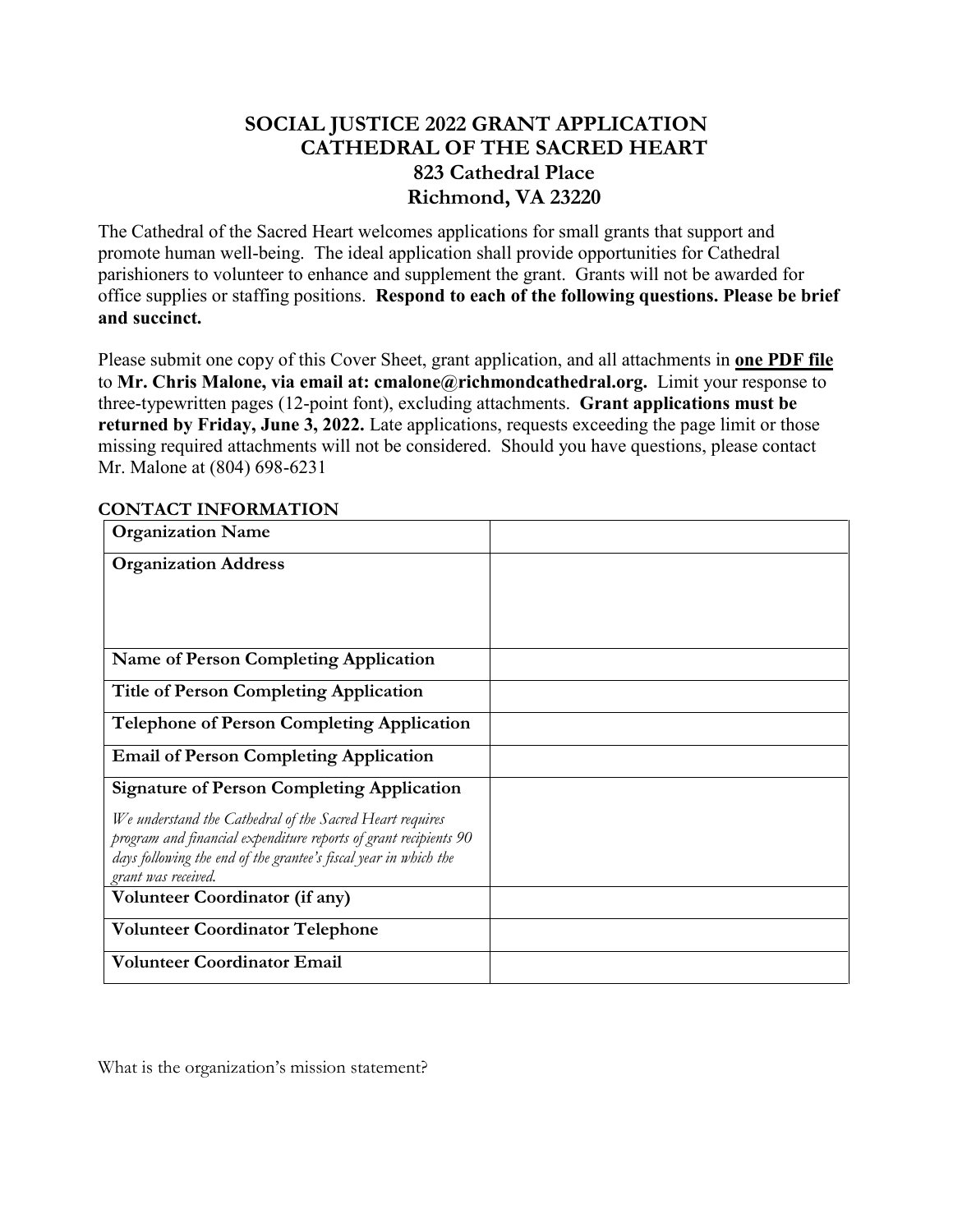Describe the program area for the funds (e.g., children and family, elderly, homeless, incarcerated, mental health, etc.).

## Amount Requested from the Cathedral of the Sacred Heart

 $\sim$ 

What is the need for this program/project?

Is this a new or on-going program/project?

Describe how the proposed program/project will work. How will grant funds be used? What are the goals and objectives? What makes your program special?

How will your organization measure the success of this project/program, including, but not limited to, estimated number of people benefiting or impact on individuals from this project/program? What are the anticipated outcomes?

What is the total budget for this program/project? Are there matching funds available? Have other funds been raised? What other organizations, if any, are contributing to this program/project?